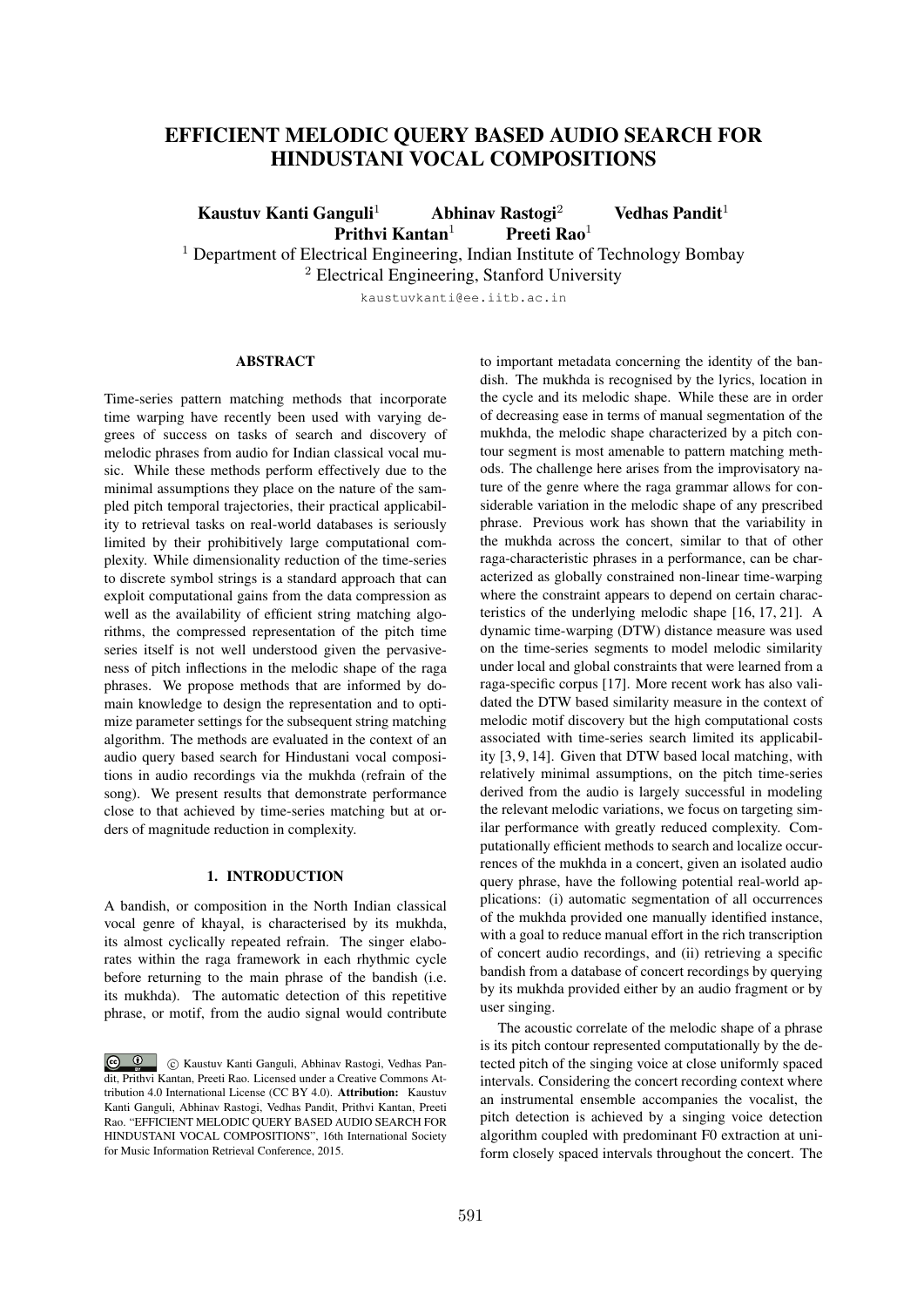pitch contour can be treated as a one-dimensional timeseries which can be searched for the occurrence of a specific pattern as defined by the query (another time-series segment). We note that the dimensionality of the timeseries is typically very high due to the required dense sampling of the pitch contour across the concert duration. It has been observed that a sampling interval on the order of 20 ms is necessary in order to preserve important pitch nuances as determined by the curve of rapidly decreasing correlation between melodically similar pitch contours with increasing sampling interval [9].

As mentioned earlier, DTW can be used in an exhaustive search across the concert of this sampled pitch time series to find the optimal cost alignment between the query and target pitch contours at every candidate location. We see therefore that any significant computational complexity reduction can only come from the reduction of dimensionality of the search space. An obvious choice is a representation of the melodic contour that uses compact musical abstractions such as a sequence of discrete pitch scale intervals (essentially, the note sequence corresponding to the melody if there was one). String-matching algorithms can then be applied that find the approximate longest common subsequence between the query and target segments of discrete symbols. Krannenburg [11] used this approach on audio recordings of folk songs to establish similarity in tunes across songs. Each detected pitch value was replaced by its MIDI symbol and the Smith-Waterman local sequence alignment algorithm was used on the resulting strings. Note however that there was no reduction in the size of the pitch time-series. If the pitch time-series is segmented into discrete notes, a far more compact string representation can be obtained by using each symbol to represent a tuple corresponding to a note value and duration. In this case, a number of melodic similarity methods based on the alignment of symbolic scores become available [1, 6, 11, 12, 27]. The effectiveness of this approach, of course, depends heavily on the correspondence between the salient features of the pitch contour and the symbol sequence. A specific challenge in the case of Hindustani vocal music is that it is characterized just as much by the precisely intoned raga notes as it is by the continuous pitch transitions and ornaments that contribute significantly to the raga identity, motivating a more careful consideration of the high-level abstraction [15, 18].

The main contributions of this work are (i) a study of the suitability of two distinct high-level abstractions for sequence representation in the context of our melodic phrase retrieval task, and (ii) using domain knowledge for the setting of various representation and search parameters of the systems. In the next section, we describe our test dataset of concerts with a review of musical and acoustic characteristics that are relevant to our task. This is followed by a presentation of our melodic phrase retrieval methods including approaches to the compact representation of the pitch time-series and discussion of the achievable reduction in computational complexity with respect to the baseline system. A description of the experiments follows. Finally the results are discussed with a view to providing insights on the suitability of particular approaches to specific characteristics of the test data.

# 2. TEST DATABASE DESCRIPTION

The dataset comprises 50 commercial CD-quality concert audio recordings by 18 eminent Hindustani vocal artists. The accompaniment consists of tanpura (drone) and tabla, along with harmonium or sarangi. The concerts have been chosen from a large corpus [23] in a deliberate manner so as to achieve considerable diversity in artists, ragas and tempo. We restrict our analysis to the vilambit (slow tempo) and madhyalaya (medium tempo) sections of these concerts for the current task. Drut (fast tempo) sections are excluded because their mukhda phrases contain a considerable amount of context-dependent variation and hence melodic similarity is not as strongly preserved. Table 1 summarises our dataset where 39 concerts are of vilambit laya and the remaining 11 are madhyalaya. The average duration of a vilambit bandish is 17 minutes and contains an average of 20-25 mukhda instances that occur once each in a rhythmic cycle.

| #    | Dur   | #    | Dur   | Ratio |      | $#$ Unique |  |
|------|-------|------|-------|-------|------|------------|--|
| Song | (hrs) | GT   | (hrs) |       | Raga | Artist     |  |
| 50   | 13:13 | 1075 | 1:44  | 13%   | 34   | 18         |  |

Table 1. Description of the test dataset.

Manual annotation of the mukhda segments with start and end boundaries was carried out by a musician and validated by a second very experienced musician. Mukhdas are most easily identified by listening for the lyrical phrase that occurs about the first beat (sam) of the rhythmic cycle as evidenced by the accompanying tabla strokes. The mukhda is labeled together with its boundaries as detected from the onsets of the lyric syllables. These annotations serve as the ground truth (GT) for the evaluation of the different systems under test which exploit only the similarity of melodic shape to that of the audio query. The query thus could be an instance extracted from the audio track, or it could be a sung or hummed likeness of the melodic phrase generated by the user.



Figure 1. Pitch contour segments of distinct mukhdas. Sam of the corresponding rhythmic cycle is marked in red.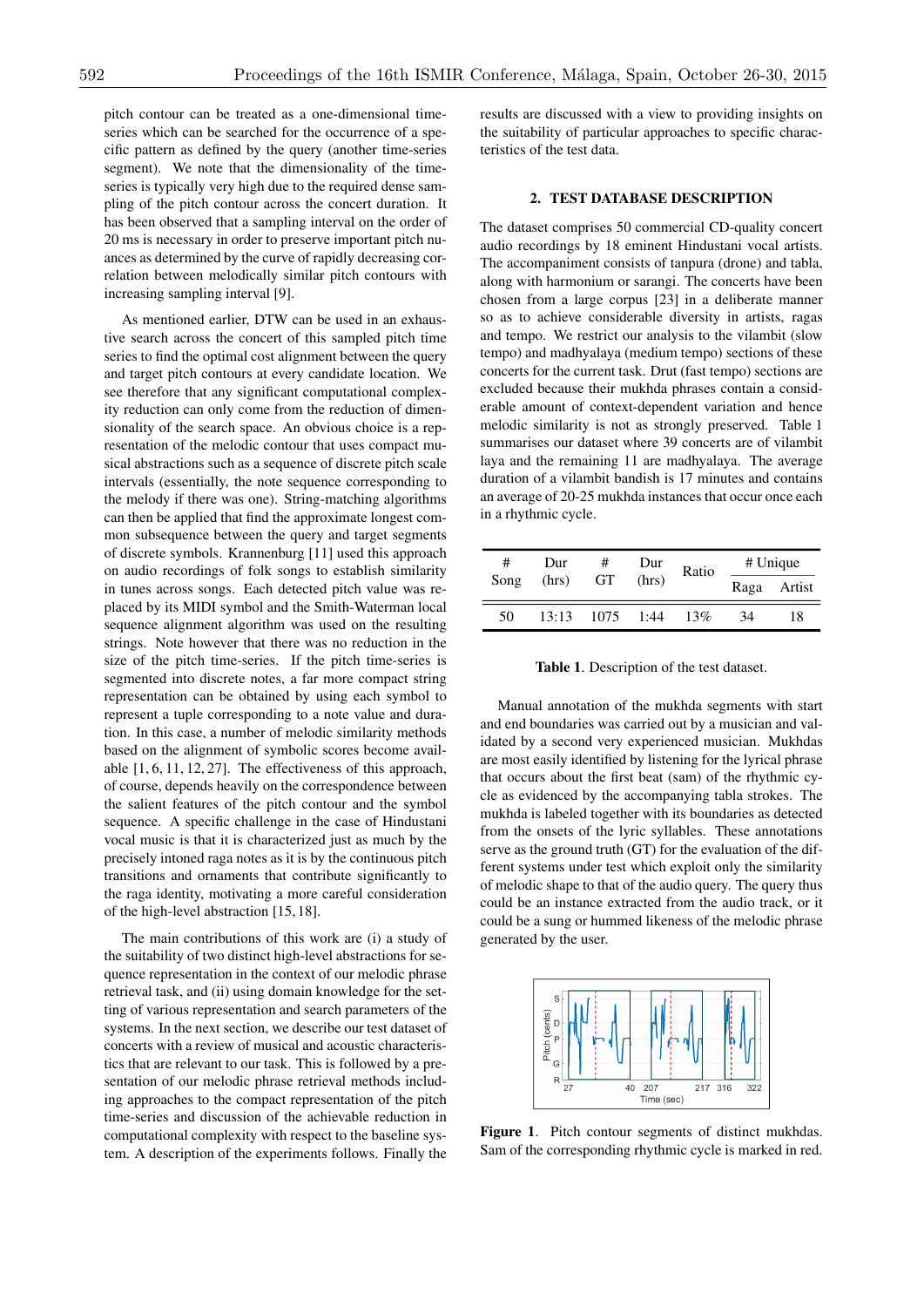Both the cues easily available to listeners, the phones of the lyrics (as uttered by the singer) and the sam tabla strokes cannot be extracted reliably from the polyphonic audio signal. The predominant F0 extractor on the other hand is more robust and achieves the tracking of the vocalist's pitch based on dominance and continuity constraints without any explicit source separation. Our approach to mukhda detection is currently based on the computation of melodic similarity which, ideally, should encapsulate the notion of musically perceived similarity. The low-level acoustic correlate of the melody is the pitch contour, the implementation of which is presented in the next section.



Figure 2. Normalized DTW distance between the first mukhda of the concert and subsequent mukhdas.

Figure 1 shows pitch contour segments of three mukhdas manually extracted from the beginning, middle and towards the end of the madhyalaya bandish of a concert. Also marked is the location of the sam with respect to the mukhda pitch trajectory. We note the variability in the melodic shape. Typically the tempo of the concert increases gradually over time (linked to the reduction in the rhythmic cycle duration) leading to a decrease in mukhda duration (from 13 sec to 7 sec in Figure 1). Rather than a linear compression, the melodic shape is modified by nonlinear time warping [5]. Figure 2 shows a plot of DTW distance between the first mukhda of the concert and each later mukhda versus the temporal location (the corresponding sam) of the later mukhda. The distances are normalized with respect to that of the first false detection. We observe a trend of decreasing similarity with increasing time, as well as the fact that the intervals between mukhdas are not identical due to rhythmic cycle duration variability. Also, not every rhythmic cycle is marked by a mukhda. Finally, we note that the DTW distance measure is largely insensitive to the irrelevant differences, as seen from the distance values normalised with respect to the distance between the first mukhda and the nearest false detection.

# 3. MELODIC PHRASE RETRIEVAL SYSTEMS

In this section, we consider various approaches towards our end goal which involves searching the entire vocal pitch track extracted from the audio recording to identify pitch contour sub-segments that match the melodic shape of the query. We present the audio pre-processing required to generate the pitch time-series followed by a discussion of the different systems in terms of algorithm design and complexity.

# 3.1 Time series extraction from audio

The desired time-series representation is expected to capture the melody line, and hence requires accurate pitch detection of the main voice in polyphonic audio. The singing voice usually dominates over other instruments in a vocal concert performance in terms of its level and continuity over relatively large temporal extents although the accompaniment of tabla and other pitched instruments such as the drone and harmonium are present. Predominant-F0 detection is implemented by the salience based combination of two algorithms [20] which exploit the spectral properties of the voice with temporal smoothness constraints on the pitch. The pitch is detected at 20 ms intervals throughout the audio with zero pitch assigned to the detected purely instrumental regions. Next, the pitch values in Hz are converted to the cents scale by normalizing with respect the concert tonic determined by automatic tonic detection [8]. This normalization helps match a query across concerts by different artists. The final pre-processing step is to interpolate short silence regions below a threshold (80 ms which is empirically tuned in previous studies [16,17]) indicating musically irrelevant breath pauses or unvoiced consonants by cubic spline interpolation so as to preserve the integrity of the melodic shape.

### 3.2 Baseline system

Our baseline method is the "subsequence DTW", an adaptation of standard DTW to allow searching for the occurrence and alignment of a given query segment within a long sequence [13, 26]. Given a query *Q* of length *N* symbols and a much longer sequence *S* of length *M* (i.e. the song or concert sequence in our context) to be searched, a dynamic programming optimization minimizes the DTW distance to *Q* over all possible subsequences of *S*. The allowed step-size conditions are chosen to constrain the warping path to within an overall compression / expansion factor of 2. No further global constraint is applied. The candidate subsequences of the song are listed in order of increasing DTW distance to which a suitable threshold can be applied to select and localize the corresponding regions in the original audio. The time complexity of subsequence DTW is  $O(MN)$  where  $N(M)$  is the number of pitch samples corresponding to the query (song) duration (i.e. 50 pitch samples per second of the time series duration, given that the pitch is extracted at 20 ms intervals) [2, 13, 28]. We see that the time-series dimensions contribute directly to the complexity of the search. Our goal is to find computationally simple alternatives to DTW by moving to low dimensional string search paradigms. This requires principled approaches to converting the pitch time-series to a discrete symbol sequence, two of which are presented next.

#### 3.3 Behavior based system

With a goal to preserve the characteristic shape of the mukhda including the pitch transitions in the mapping to the symbol sequence, we consider the approach of Tanaka [25] who proposed "behavioral symbols" to capture dis-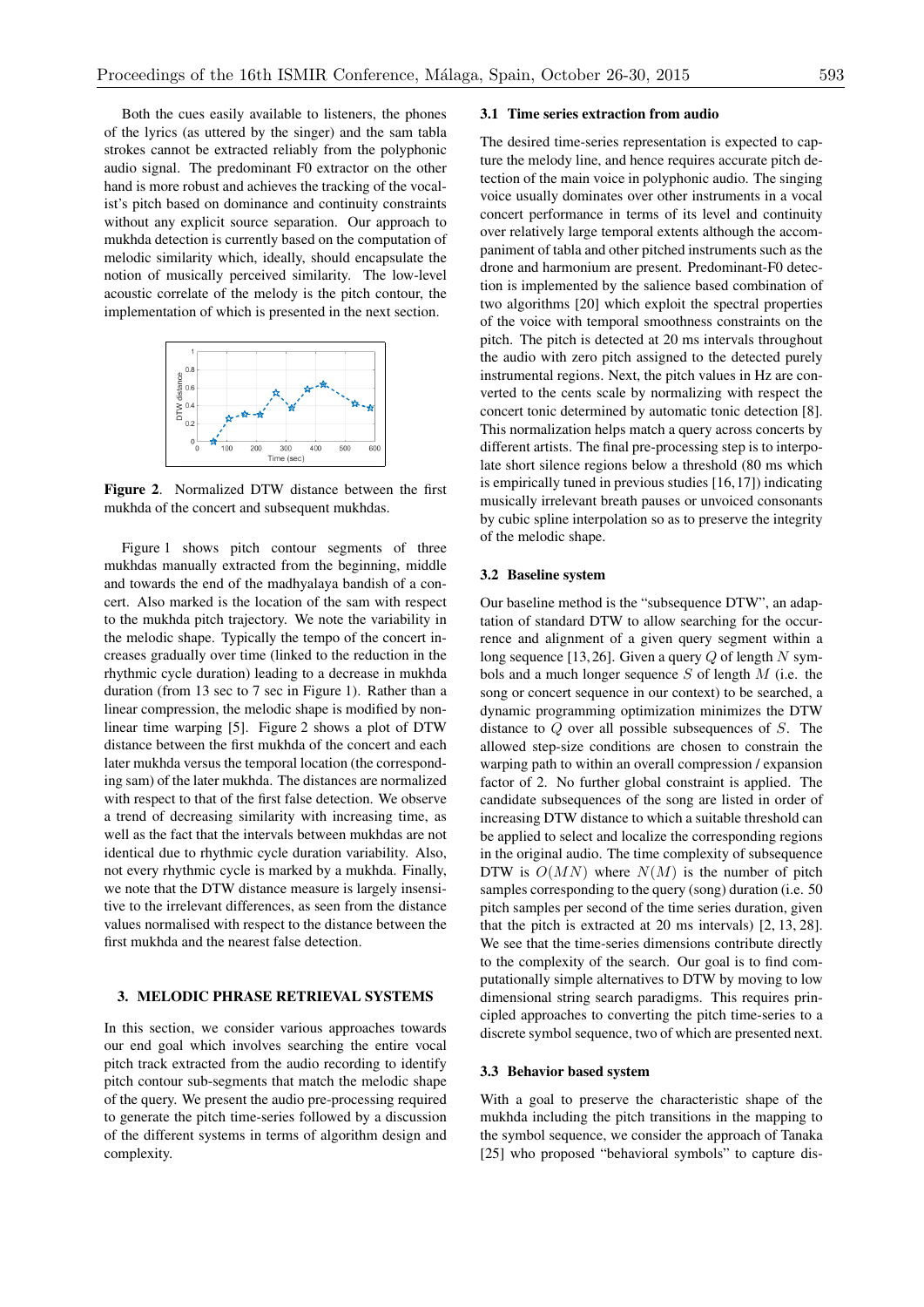

Figure 3. Construction from a pitch time series of the BS sequence (BSS) and the modified BSS.

tinct types of local temporal variation in a human motion capture system. A melodic phrase can be viewed as a sequence of musical gestures by the performer, with a behavioral symbol then potentially corresponding to a single (arbitrary movement) in pitch space. A sequence of symbols would serve as a sketch of the melodic motif. In Tanaka's system, the symbols are purely data-dependent and evolve from the analysis itself [24, 25]. We bring in musical context constraints as presented in the algorithm description next.

The pitch time-series is segmented into fixed duration windows centered at uniformly spaced intervals so that the windows are highly overlapping as illustrated in Figure 3. The pitch contour within each window is replaced by a piecewise flat contour where each piece represents a fixed fraction of the window. While Tanaka recommends normalization of the pitch values within the window to [0,1] range in order to eliminate vertical shifts and scaling between otherwise similar shapes, we omit this step given that we are not looking for transposition or scaling invariance in the mukhda detection task. The piece-wise flat subsegments are obtained by the median of the pitch values in the corresponding subsegment. We choose median as opposed to mean [24] as it is less sensitive to the occasional outliers in the pitch contour. We bring in further domain constraints by using the discrete scale intervals for the quantization of the piecewise sub-segments that describe a specific behavioral symbol (BS). We obtain a sequence of BS, one for each window position. Due to the high overlap between windows, repetitions are likely in consecutive symbols. These are replaced by a single BS which step brings in the needed time elasticity. Figure 3 illustrates the steps of construction of the BS sequence (BSS) and its repetition removed version (the modified BSS) from a simulated pitch time-series.

The database is pre-processed and the symbol sequence representation of each complete concert recording is stored. When a query is presented, it is converted to its symbol sequence (which currently depends on the song to be searched) and an exact sub-sequence search is implemented on the song string. The choice of the fixed parameters: window duration, hop duration and number of subsegments within a window turn out to heavily influence the representation. The window duration should depend on the time scale of the salient features (movements in



Figure 4. The two proposed systems of quantization, namely: behavior based and pseudo-note systems.

pitch space). The subsegments must be small enough to retain the melodic shape within the window. The hop of the sliding window compensates for alignment differences of the different occurrences of the template in the pitch time-series of the song. We present "parameter settings" for two configurations.

Version A: Fixed parameter setting (window  $= 126$  samples, hop  $= 5$  samples, # subsegments per window  $= 3$ ) Version B: Query dependent setting (window =  $(0.5 * N)$ ) samples, hop = 5 samples,  $\#$  subsegments per window = 4)

We present next an alternate approach to symbolic representation of the pitch contour.

# 3.4 Pseudo-note system

An approximation to staff notation can be achieved by converting the continuous time-series to a sequence of piecewise flat segments if the section pitches are chosen from the set of discrete scale intervals of the music. If the achieved representation indeed corresponds to some underlying skeleton of the melodic shape of the phrase, we could anticipate obtaining better matches across variations of the melodic phrase. We address the question of how we can bring domain knowledge into this transformation. As we see from Figure 4, the continuous pitch contours corresponding to the phrases are not directly suggestive of a specific sequence of raga notes given that raga notes are embellished considerably when realized by the vocalist. In Indian music traditions, written notation has a purely prescriptive role and achieving the transcription of a performed phrase to written notation requires raga knowledge and much experience [19]. All the same there is a similarity across the mukhda repetitions that we wish to capture in our representation.

We consider a simple representation of the melodic shape that features only the relatively stable regions of the continuous pitch contours that lie within a musically valid interval of a scale (raga) notes. The scale notes are detected from the prominent peaks of the long-term pitch histogram across the concert and the musically valid interval is chosen to be within 35 cents [17]. This step leaves fragments of the time-series that coincide with the scale notes while omitting the remaining pitch transition regions. Next, a lower threshold duration of 80 ms is applied to the fragments to discard fragments that are considered too short to be perceptually meaningful as held notes [16]. This leaves a string of fragments each labeled by a svara (raga note as shown in Figure 4 (right)). Fragments with the same note value that are separated by gaps less than 80 ms are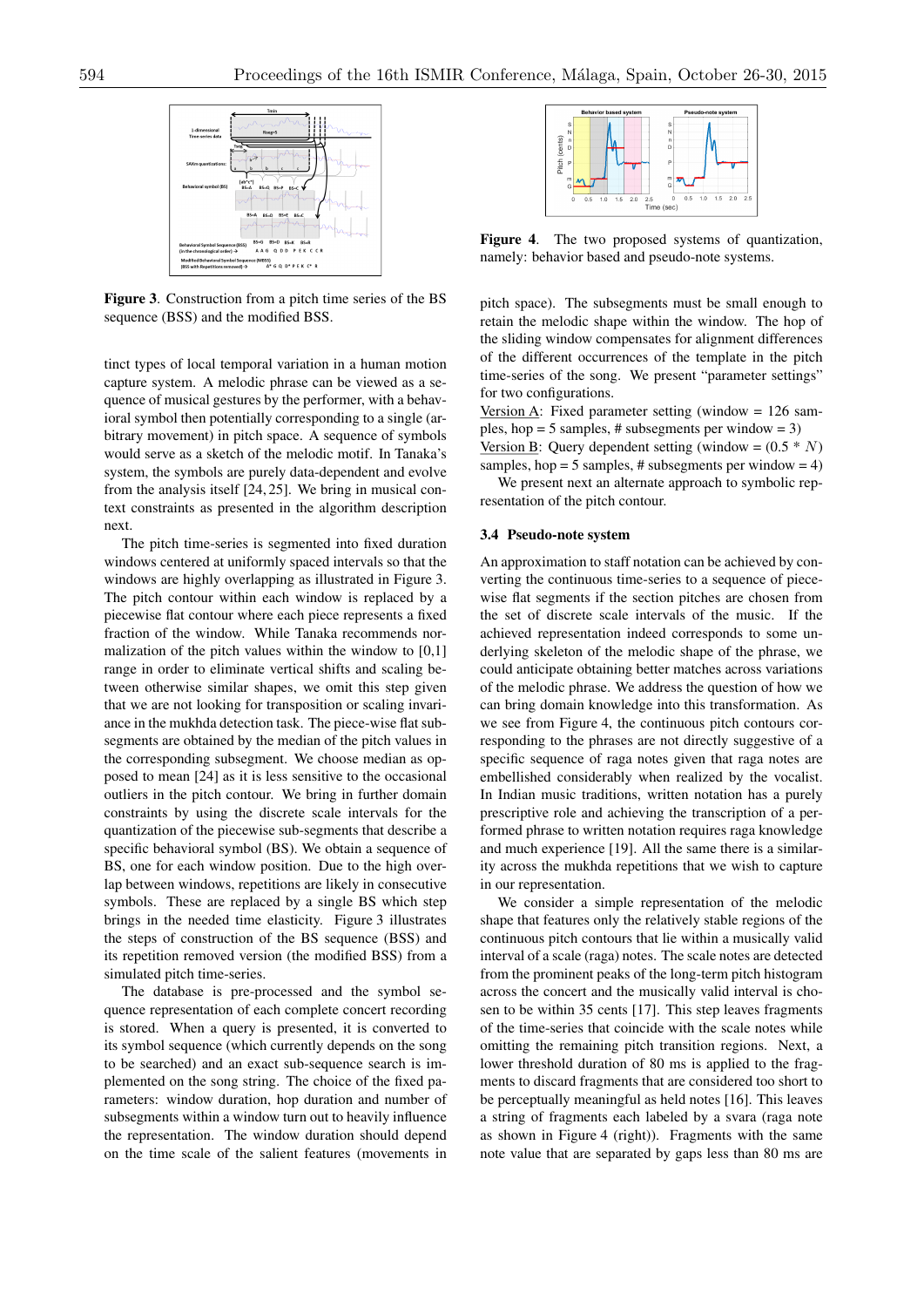merged. The resulting symbol sequence thus comprises the scale notes occurring in the correct temporal order but without explicit durational information. The database is pre-processed and the symbol sequence representation of each complete concert recording is stored. When a query is presented, it is converted to its symbol sequence and an approximate sub-sequence search is implemented on the concert string based on an efficient string matching algorithm with parameter settings that are informed by domain knowledge as described next.

The similarity measurement of the query sequence with candidate subsequences of the song is based on the Smith-Waterman algorithm, widely used in bioinformatics but also applied recently to melodic note sequences [11, 22]. It performs the local alignment of two sequences to find optimal alignments using two devices. A symbol of one sequence can be aligned to a symbol of the other sequence or it can be aligned to a gap. Each of these operations has a cost that is designed as follows.

Substitution score: In its standard form, the Smith-Waterman algorithm uses a fixed positive cost for an exact match and a fixed negative score for symbol mismatch. In the context of musical pitch intervals, we would rather penalize small differences less than large differences. We present alternate substitution score functions that incorporate this.

Gap Function: This function deducts a penalty from the similarity score in the event of insertion or deletion of symbols during the alignment procedure. The default gap penalty is linear, meaning that the penalty is linearly proportional to the number of symbols that comprise the gap. Another possibility, that is more meaningful for the melody context, is the affine gap function where the gap opening cost is high compared to the cost incurred by adding each successive symbol to the gap [7]. This is achieved by a form given by  $mx + c$  where x is the length of the gap and *m, c* are constants. Intuitively, increasing *c* will penalize gap openings to a greater extent, while increasing *m* will have a similar effect with regard to gap extension. We present different designs for the relative costs motivated by the musical context.

With variations in each of the above two controls of the Smith-Waterman algorithm, we obtain the following three distinct versions of the pseudo-note system.

Version A: This setting is similar to the default Smith-Waterman setting, with a distance-independent similarity function that assesses a score of +3 for symbol match and -1 for a substitution. Gap function is linear, with penalty equal to symbol length of gap.

Version B: Substitution score that takes pitch difference into account, i.e. Score of +3 for a match, 0 for symbols differing by upto 2 semitones, -1 for substitution, and an affine gap penalty with parameters  $m = 0.8$ ,  $c = 1$ .

Version C: Query dependent settings where we use the settings of B as default with the following changes for particularly fast varying and slowly varying query melodic shapes as determined by a heuristic measure of ratio of squared number of symbols to query duration. We have the following parameter settings. (i) fast varying: Substitution score of +1 to symbols differing by upto 2 semitones. Gap penalty is affine with parameters  $m = 1$ ,  $c = 0.5$ , and (ii) slowly varying: Similarity score of -0.5 to symbols differing by upto 3 semitones. Gap penalty is affine with parameters  $m = 0.5$ ,  $c = 1.5$ .

Finally, the Smith-Waterman algorithm has a time complexity given by  $O(MN^2)$  where *N* is the query length in symbols and *M* is the song length [22]. By constraining the allowed gap length to be no longer than that of the query itself  $(N)$ , justified by the musical context, we achieve a complexity reduction to *O*(*MN*).

### 4. EXPERIMENTS AND EVALUATION

We present experiments that allow us to compare the performance of the different systems on the task at hand, namely correctly detecting occurrences of the mukhda in the audio concert given an audio query corresponding to the melodic shape of the mukhda phrase. The queries are drawn from a set of 5 mukhdas extracted from the early part (first few cycles) of the bandish. The early mukhda repetitions tend to be of the canonical form and hence correspond well with an isolated query that a musician might generate to describe the bandish. For the investigation of a given method, we process the database to convert each concert audio to the pitch time series and then to the corresponding string representation. Next, the query is converted to the string representation and the search is executed. The detections with time-stamps are listed in order of decreasing similarity with the query as determined by the corresponding search distance measure. A detection is considered a true positive if the time series of the detection spans at least 50% of that of one of the ground-truth labeled mukhdas in the song. An ROC (precision vs recall) is obtained for each query by sweeping a threshold across the obtained distances. The ROC for a song is derived by the vertical averaging (i.e. recall fixed and precision averaged) of the ROCs of the 5 distinct queries [4]. The performance for each song is summarized by the following two measures: precision at 50% recall and the equal error rate (EER) (point on the ROC at which false acceptance rate matches false rejection rate). We further present performance of the best performing pseudo-note system on song retrieval in terms of the mean reciprocal rank (MRR) [10] on the dataset of 50 concerts as follows. We use the set of the first occurring labeled mukhda of each song to form a test set of 50 queries. Next for each test query, every song is searched to obtain a rank-ordered list of songs whose first 5 detections yield the lowest averaged distance measure to the query.

#### 5. RESULTS AND DISCUSSION

Table 2 compares the performances of the various systems on the task of mukhda detection in terms of the average EER and average precision at a selected recall across the 50 songs where each song is queried using each of the first five mukhdas. We also report the computational complexity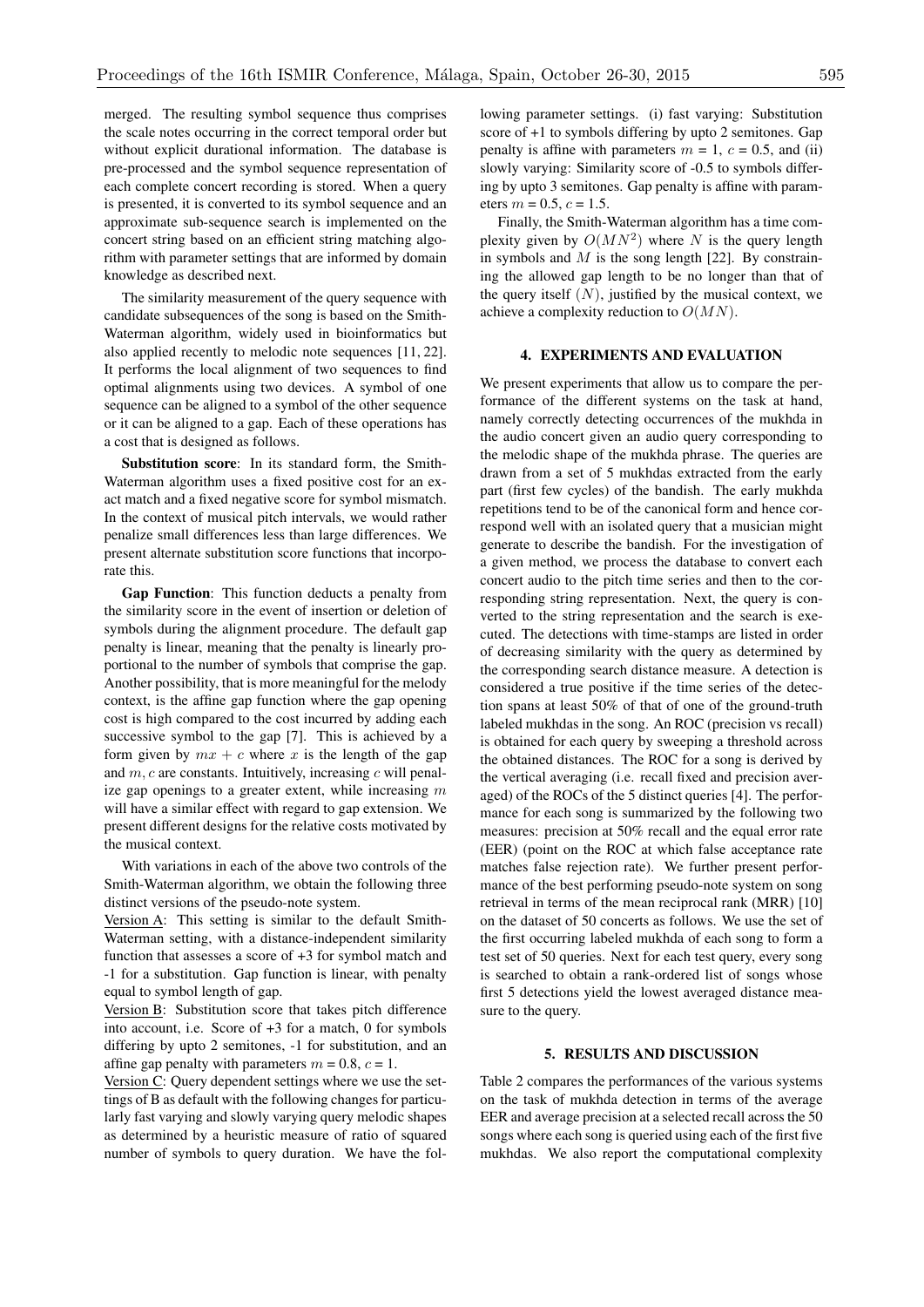

Figure 5. Histogram of the measure 'Precision at 50% Recall' across the baseline and proposed methods.

reduction factor over that of the baseline method (given by the square of the dimension reduction factor). To obtain more insight into song dependence, if any, we show the distribution of the precision values for the 50 songs set in the bar graphs of Figure 5, one system for each category, represented by the best performing one.

| Method (version)                |                   | Mean                 | Prc at 50% Rec       |                      | Reduc. |
|---------------------------------|-------------------|----------------------|----------------------|----------------------|--------|
|                                 |                   | EER                  | Mean                 | Std.                 |        |
| Subseq DTW                      |                   | 0.33                 | 0.73                 | 0.18                 |        |
| <b>Behavior</b> based<br>system | (A)<br>(B)        | 0.47<br>0.41         | 0.56<br>0.61         | 0.26<br>0.25         | 100    |
| Pseudo-note<br>system           | (A)<br>(B)<br>(C) | 0.47<br>0.42<br>0.41 | 0.61<br>0.64<br>0.65 | 0.19<br>0.19<br>0.18 | 2500   |

Table 2. Comparison of the two performance measures and computational complexity reduction factor across the baseline and proposed methods.

From Table 2, we observe that the baseline system represented by subsequence DTW on the pitch time-series performs the best while the pseudo-note methods achieve the best computation time via a reduction proportional to the square of the reported dimension reduction factor (i.e. 50). We will first comment on the relative strengths of these two systems, and later discuss the behavior based system. We observe an improvement in performance of the pseudo-note system with the introduction of domain knowledge and query dependent parameter settings for the subsequence search algorithm. From Figure 5, we see that the subsequence DTW has a right-skewed distribution indicating a high retrieval accuracy for a large number of songs. However we note the presence of low performing songs too which actually do better with the pseudonote system. Closer examination of these songs revealed that these belonged to ragas characterized by heavily ornamented phrases. In the course of improvisation, the mukhda was prefaced by rapidly oscillating pitch due to the preceding context. This led to increased DTW distance between the query and mukhda instances. The oscillating prelude was absent in the pseudo-note representation altogether leading to a better match.

The behavior based system was targeted towards capturing salient features of the melodic shape of the phrase in a symbolic representation. The salient features should ideally include steady regions as well as specific movements in pitch space that contribute to the overall melodic shape. As such, it was expected to perform better than the pseudonote method which retains relatively sparse information as seen from a comparison of the two representations for an example phrase in Figure 4. However, the selection of the duration parameters required for the time-series conversion turned out to be crucial to the accuracy of the system. Shortening the window hop interval contributed to reduced sensitivity to time alignment differences but at the cost of reduced compression and therefore much higher time complexity. Further, the data dependence of symbol assignment requires the query to be re-encoded for every song to be searched, and further if query dependent window length is chosen, the song must be re-encoded according to the query. Future work should target obtaining a fixed dictionary of symbols to pitch movement mappings by learning on a large representative database of concerts.

|   | Top 'M' hits Correct songs Accuracy |      |  |
|---|-------------------------------------|------|--|
|   | 41/50                               | 0.82 |  |
|   | 45/50                               | 0.90 |  |
| 3 | 48/50                               | 0.96 |  |

Table 3. Results of the song retrieval experiment.

Finally, we note the song retrieval performance of the pseudo-note version C in Table 3. The mean reciprocal rank (MRR) is 0.89. The top-3 ranks return 48 of the 50 songs correctly. The badly ranked songs were found to be narrowly superseded by other songs from the same raga that happened to have phrases similar to the mukhda of the true song. This suggests the potential of the method in the retrieval of "similar" songs where the commonality of raga is known to be an important factor.

In summary, the melodic phrase is a central component for audio based search for Hindustani music. Given the improvisational nature of the genre as well as the lack of standard symbolic "notation", time-series based matching of pitch contours provides a reasonable performance at the cost of complexity. The conversion to a relatively sparse representation by retaining only flat regions of the pitch contour and introducing domain driven cost functions in the string search is shown to lead to a slight reduction in retrieval accuracy while reducing complexity significantly. The inclusion of further cues such as the lyrics and rhythmic cycle markers to mukhda detection is expected to improve precision and is the subject of future research.

# 6. ACKNOWLEDGEMENT

This work received partial funding from the European Research Council under the European Union's Seventh Framework Programme (FP7/2007-2013)/ERC grant agreement 267583 (CompMusic).